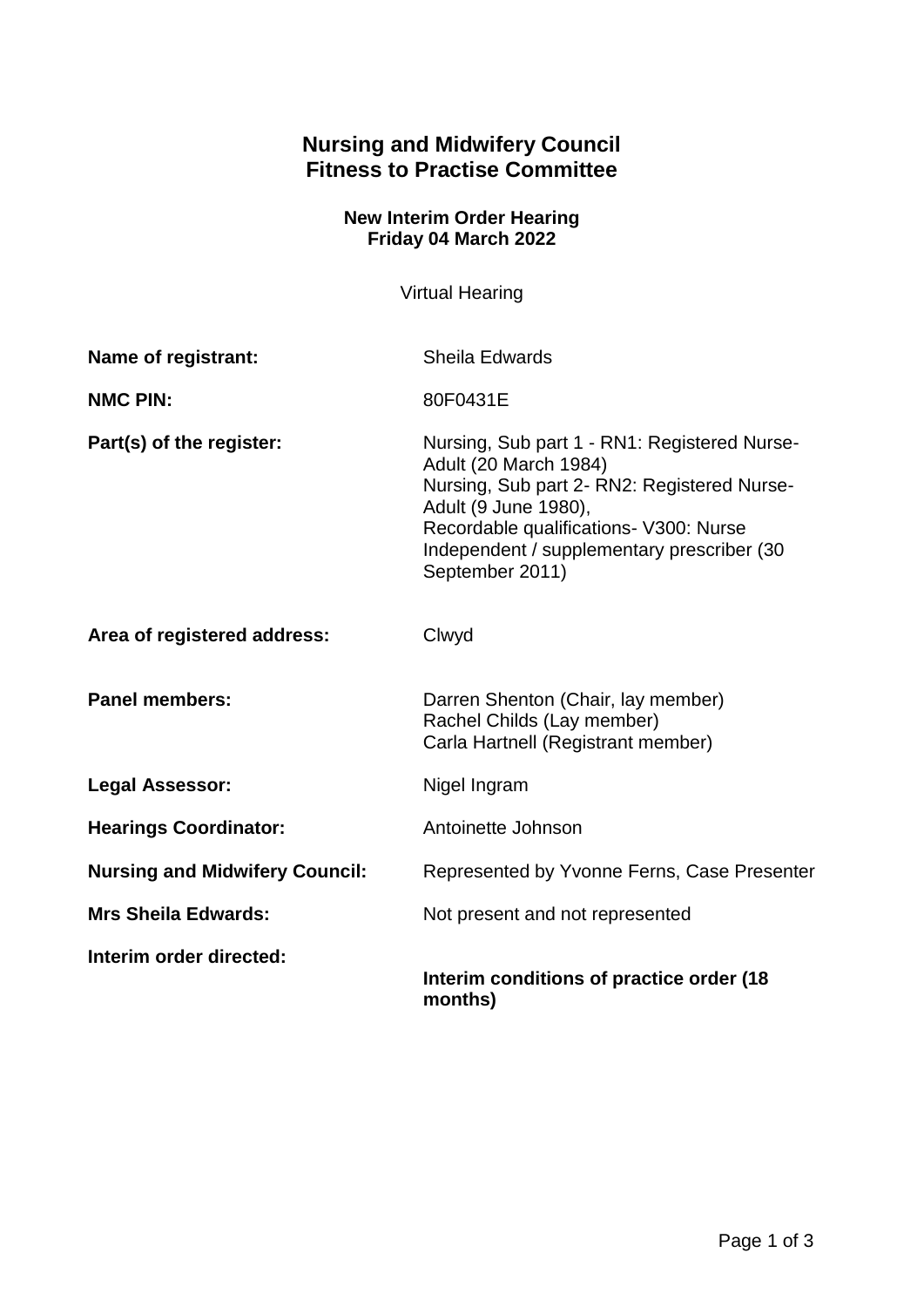## **Decision and reasons on interim order**

The panel determined to make an interim conditions of practice order for a period of 18 months.

The panel has determined that the following conditions are proportionate and appropriate:

- *1. You must not undertake any work as a nurse prescriber or transcriber.*
- *2. You must not administer medication unless directly supervised by another registered nurse until such time that you have been assessed and signed off as competent by your clinical line manager.*
- *3. You must meet with your clinical line manager, mentor or supervisor (or their nominated deputy) at least every month to discuss the standard of your performance.*
- *4. You must send a report from your clinical line manager, mentor or supervisor (or their nominated deputy) commenting on the standard of your performance before any NMC review hearing or meeting.*
- *5. You must tell the NMC within 14 days of any nursing appointment (whether paid or unpaid) you accept within the UK or elsewhere, and provide the NMC with contact details of your employer.*
- *6. You must tell the NMC about any professional investigation started against you and/or any professional disciplinary proceedings taken against you within 14 days of you receiving notice of them.*

*7.*

*a) You must within 14 days of accepting any post or employment requiring registration with the NMC, or any course of study connected with nursing or*